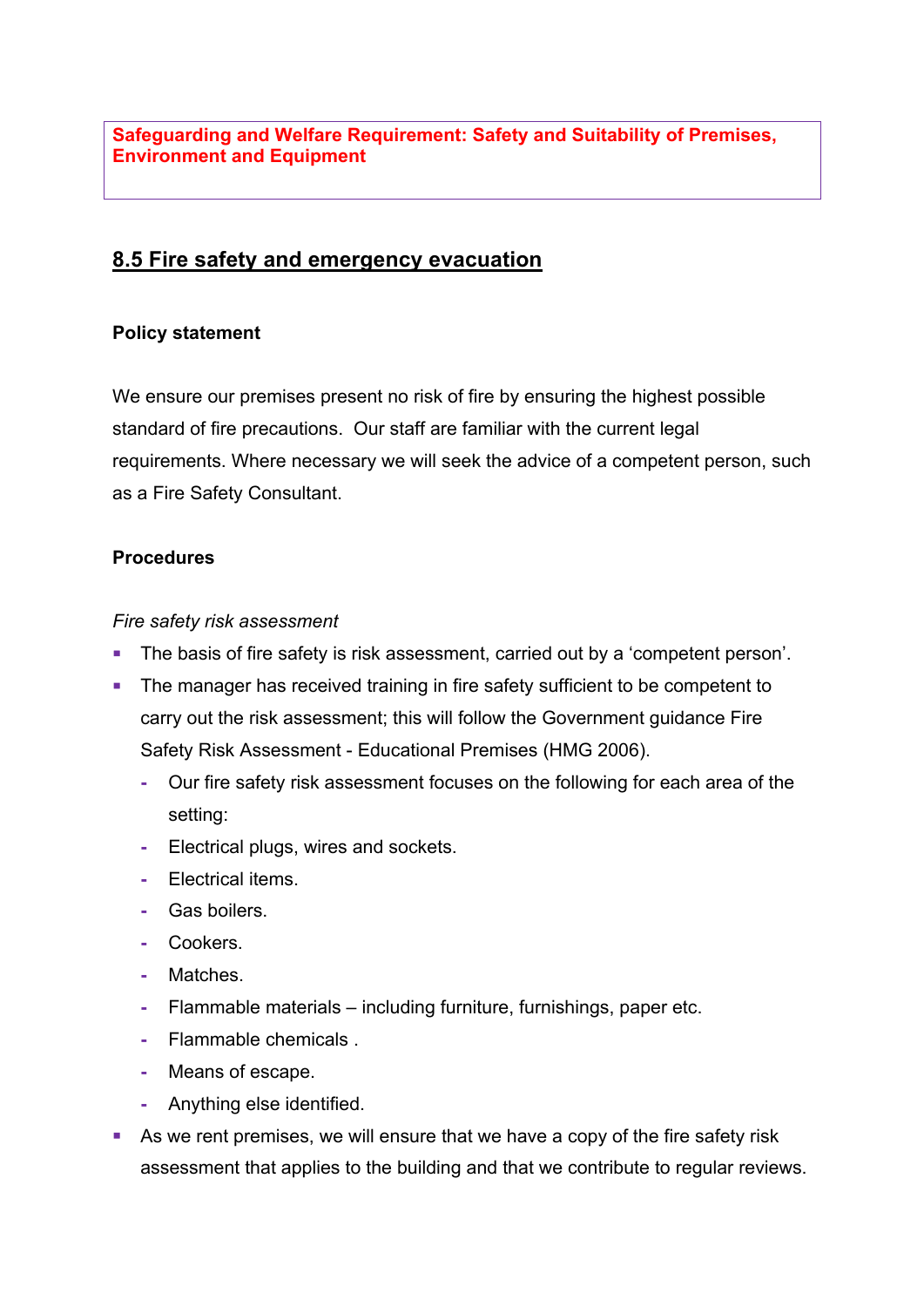## *Fire safety precautions taken*

- We ensure that fire doors are clearly marked, never obstructed and easily opened from the inside.
- We ensure that smoke detectors/alarms and fire fighting appliances conform to BS EN standards, are fitted in appropriate high risk areas of the building and are checked as specified by the manufacturer.
- We have all electrical equipment checked annually by a qualified electrician. Any faulty electrical equipment is taken out of use and either repaired or replaced.
- We ensure sockets are covered. Our emergency evacuation procedures are approved by the Fire Safety Officer and are:
	- **-** clearly displayed in the premises;
	- **-** explained to new members of staff, volunteers and parents; and
	- **-** practised regularly, at least once every six weeks.
- Records are kept of fire drills and of the servicing of fire safety equipment.

## *Emergency evacuation procedure*

- The fire alarm is 3 blows on the whistle.
- Children line up by the main door.
- The manager/deputy collects the phone and emergency information folder.
- **A staff member leads the children out to the designated area.**
- § A second member of staff checks the room for any other children before leaving herself.
- The manager/deputy calls the register.
- The second member of staff calls the emergency services.
- The manager/deputy will contact parents.

## *Fire drills*

We hold fire drills termly and record the following information about each fire drill in the fire drill record book:

• The date and time of the drill.